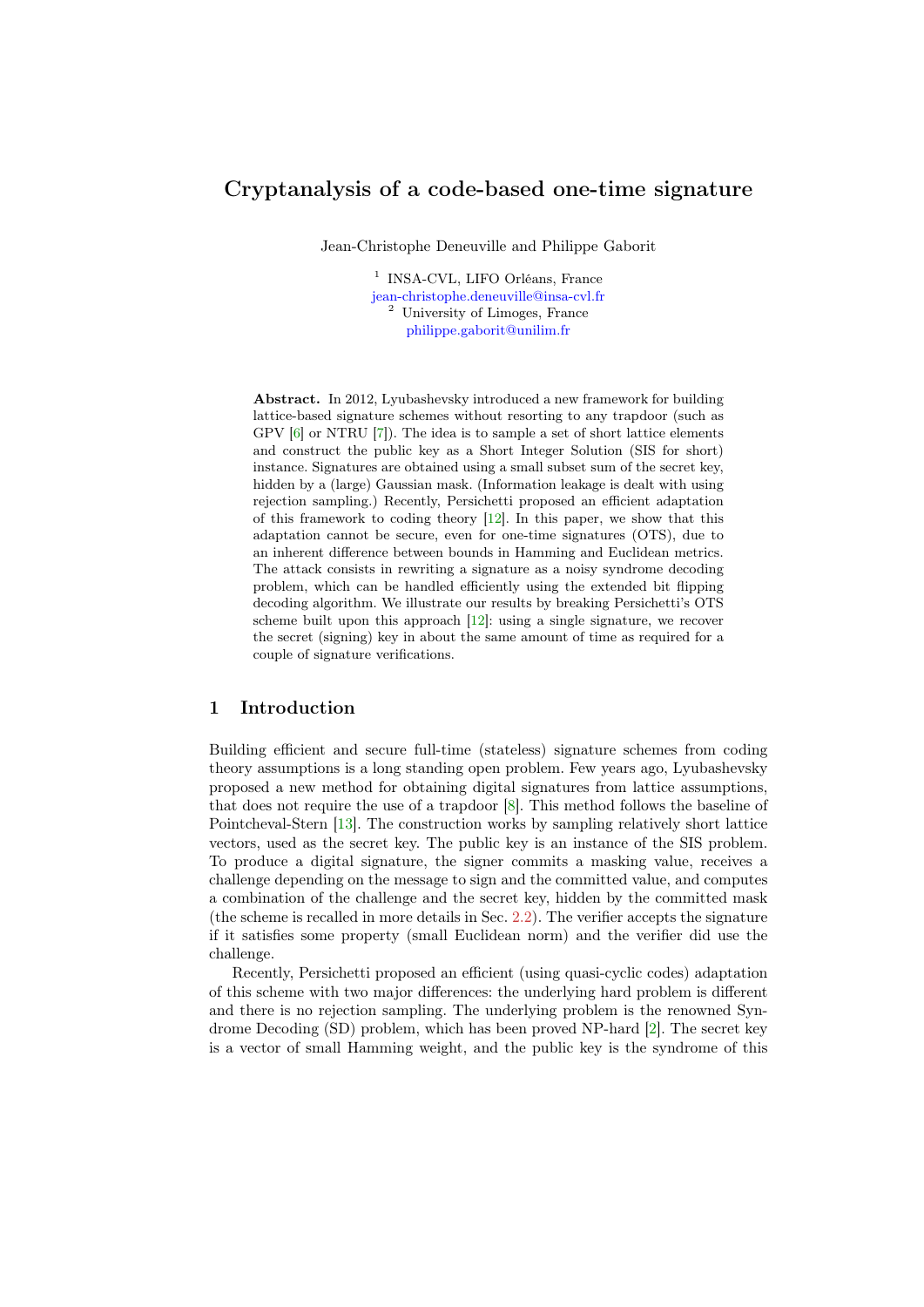<span id="page-1-0"></span>vector by a public (random) parity-check matrix. According to the author, rejection sampling is not necessary since the signature only depends on the message, the commitment and the challenge (meaning not the secret key).

One of the most technical aspects in the design of a signature scheme is to make the signature distribution statistically independent from the secret key. This allows (by programming the random oracle in the security reduction) the forger to produce valid signatures without knowing the secret key, which can then be used to solve the underlying hard problem. This technicality provides guidance for the choice of the parameters, especially for the Hamming weight (or  $\ell_1$  norm for Lyubashevsky) of the challenge. Indeed, in order for SD problem to admit a unique solution, the weight of the signature must be below the Gilbert-Varshamov bound. In the meantime, the weight of the secret key should be big enough in order not to be exhibited easily. This implies that the challenge should have an exceptionally low weight for the signature scheme to work. This is indeed the case for all the proposed parameters: the "biggest" (least sparse) challenge has weight  $\delta = 10$  for length  $n = 4801$ .

From a cryptanalytic point of view, a signature can be rewritten as a noisy decoding problem with known generator matrix: the cyclic matrix obtained through the challenge. Roughly speaking, signatures can be viewed as McEliece encryptions of the secret key under public unscrambled sparse generator matrix. Using such an approach, the matrix corresponds to a Low/Moderate Density Parity-Check (LDPC / MDPC) code. We show that it is possible to use the extended Bit Flipping (xBF) algorithm  $[5, 9, 1]$  $[5, 9, 1]$  $[5, 9, 1]$  $[5, 9, 1]$  $[5, 9, 1]$  to decrypt these ciphertexts, hence retrieving both the secret key and one-time randomness from a single signature, for all the proposed parameters.

Conceptually speaking, the cryptanalysis is possible because the Hamming weight of the challenge is way too small. Increasing this weight would require to lower the weight of the secret key, opening the door for other small weight codeword finding attacks.

Contributions. In this work, we provide evidences that a direct translation of Lyubashevsky's framework to build signatures without trapdoors from lattice assumptions to coding theory assumptions can only yield insecure signatures. It was suspected  $[12]$  that such signatures could not reach full-time security due to a statistical bias of the information leaked by the signature. As explained above, the information leakage mostly comes from the sparsity of the challenge vector. As to illustrate our claim, we propose a full cryptanalysis of all the parameters of Persichetti's OTS scheme based upon an adaptation of Lyubashevsky's framework. As an example, our attack recovers the signing key of the most secure instance  $(n = 9857, 128$  bits of security) in  $\approx 450$ ms (versus 100ms for signature verification).

Techniques. To conduct a full-cryptanalysis of efficient code based signatures without trapdoors, we begin by formulating the signature cryptanalysis as a decoding problem. The decoding involves a relatively sparse generator matrix (similar to LDPC or MDPC codes). To do so, the signature is split into two halves.

The secret key  $x = (x_0, x_1)$  has a global weight of  $w_1$ , meaning that  $wt(x_0)$  +  $wt(\mathbf{x}_1) = w_1$ . But for the cryptanalysis, no hint is provided about the weight of each part, and the same holds for the one-time randomness  $y = (y_0, y_1)$  used for signing. Therefore, we relax the requirements for decoding the first instance, and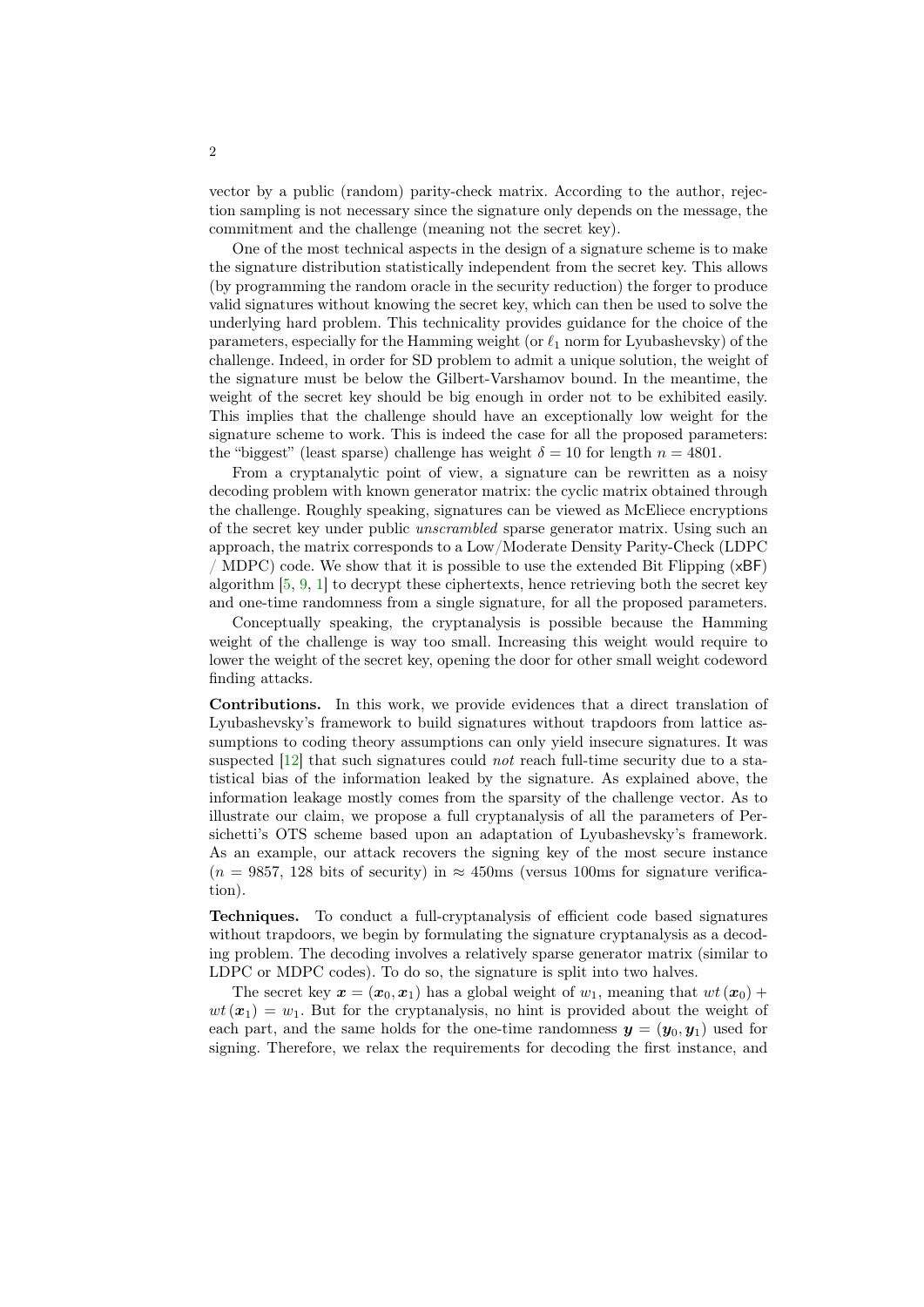<span id="page-2-1"></span>reverberate on the second instance using the solutions of the first problem. Once the instances are set up, the xBF algorithm is used to efficiently solve both instances.

Related works. In an independent work, Santini et al. also proposed a cryptanalysis of Persichetti's OTS [\[14\]](#page-9-9). While their attack exploits the same design weakness (namely the sparsity of the challenge), they resort to a statistical analysis on the signature to approximate the secret key  $x$ . This approximation allows the authors to complete the cryptanalysis by running an Information Set Decoding (ISD) algorithm. This attack requires a syndrome computation (considered negligible in [\[14\]](#page-9-9)) plus an ISD whose complexity heavily depends on the quality of their initial approximation. The attack we propose only requires two syndrome computations. Santini et al. provide an ISD worst-case complexity for a successful attack, that is above  $2^{35}$ elementary operations, undubiously more expansive than another syndrome computation.

Roadmap. The remainder of this paper is organized as follows: Sec. [2](#page-2-0) introduces the notations used throughout this work as long as relevant notions in coding theory and Lyubashevsky's signature scheme. Sec. [3](#page-3-1) presents a general adaptation of Lyubashevsky's framework to coding theory, not restricted to specific (quasi-cyclic) codes. Sec. [4](#page-5-0) is devoted to expressing key recovery from a single signature as a decoding problem, and arguing that this problem is efficiently solvable. A general purpose algorithm to solve the latter problem is presented in Sec. [5.](#page-6-0) We finally instantiate the key recovery with Persichetti's OTS in Sec. [6,](#page-6-1) presenting a full cryptanalysis, before concluding in Sec. [7.](#page-8-0)

Acknowledgement. The authors are grateful to the WCC 2019 reviewers for their careful reading and relevant comments that helped improving the quality of the present work.

#### <span id="page-2-0"></span>2 Preliminaries

#### 2.1 Notations and definitions

Throughout the paper,  $\mathbb{F}_2$  denotes the binary field. Vectors (resp. matrices) will be represented in lower-case (resp. upper-case) bold letters. A vector  $u =$  $(u_0, \ldots, u_{n-1}) \in \mathbb{F}_2^n$  will be interchangeably seen as a vector or polynomial in  $\mathbb{F}_2[x]/\langle x^n-1\rangle$ . Hence for  $u, v \in \mathbb{F}_2^n$ ,  $w = uv$  denotes the vector such that:

$$
w_k = \sum_{i+j=k \mod n} u_i v_j x^k, \text{ for } k \in \{0, \dots, n-1\}.
$$

Finally, the set of binary vectors of length n and weight exactly w is denoted  $\mathcal{S}_w^n(\mathbb{F}_2)$ . We now recall some basic definitions and facts about coding theory that will be helpful for the comprehension of Persichetti's OTS and its cryptanalysis.

**Definition 1 (Parity-check matrix).** Let  $n, k$  be integers. The parity-check matrix of an  $[n, k]$  linear code C is a matrix  $\boldsymbol{H} \in \mathbb{F}_2^{(n-k)\times n}$  that generates the dual code  $\mathcal{C}^\perp$ . Formally, if  $\bm{G} \in \mathbb{F}_2^{k \times n}$  is a generator matrix of  $\mathcal{C}$ , then  $\bm{H}$  satisfies  $\bm{G}\bm{H}^\top = \bm{0}$ .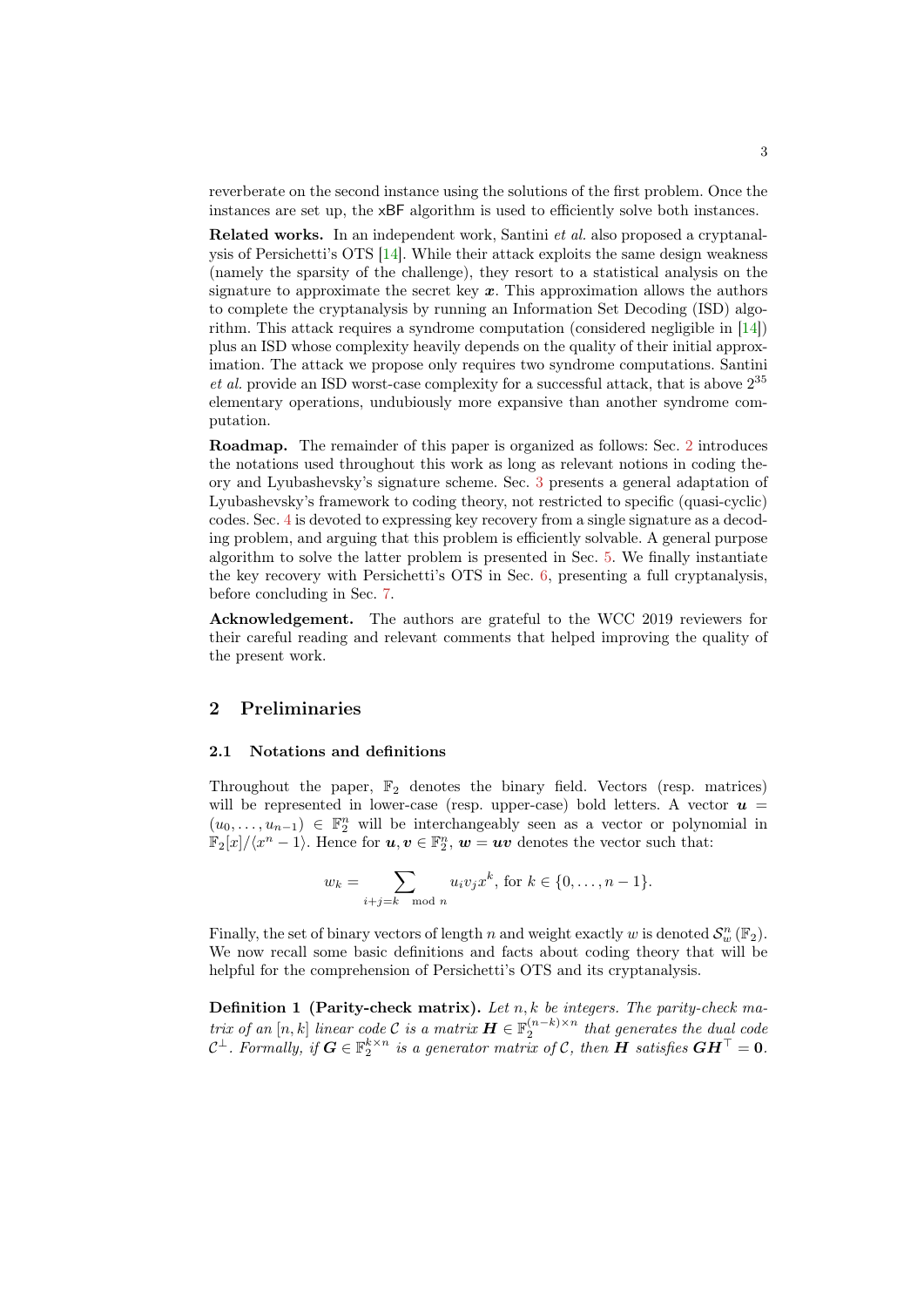<span id="page-3-2"></span>Definition 2 (Syndrome Decoding problem). Let  $H \in \mathbb{F}_2^{(n-k)\times n}$  be a paritycheck matrix of some  $[n, k]$  linear code over  $\mathbb{F}_2$ , and  $s \in \mathbb{F}_2^{n-k}$  a syndrome, and w an integer. The Syndrome Decoding problem asks to find a vector  $e \in \mathbb{F}_2^n$  of weight less than or equal to w such that  $s = He^{\perp}$ .

The SD problem has been proved to be NP-hard [\[2\]](#page-9-5). Assuming a solution to the SD problem exists, the target weight  $w$  determines whether the solution can be unique or not. This property is captured through the well-known Gilbert-Varshamov (GV) bound.

**Definition 3 (Gilbert-Varshamov bound).** Let  $\mathcal{C}$  be an [n, k] linear code over  $\mathbb{F}_q$ . The Gilbert-Varshamov bound  $d_{\text{GV}}$  is the maximum value d such that

$$
\sum_{i=0}^{d-1} \binom{n}{i} (q-1)^i \le q^{n-k}.
$$

This bound is used in the security proof of Persichetti [\[12\]](#page-9-2), hence providing guidance for setting the parameters of the OTS. This results in a challenge of exceptionally low weight, that as we show hereafter can be used to retrieve the secret key efficiently.

#### <span id="page-3-0"></span>2.2 Lattice signatures without trapdoors

We now recall Lyubashevsky's signature scheme. We keep the description in its general form but as mentioned by the author, key sizes can be shrunk by a factor k using more structured matrices and relying on the ring version of the SIS problem. Private and public keys are respectively uniformly random matrices  $S \in \{-d, \ldots, 0, \ldots, d\}^{m \times k}$  and  $A \in \mathbb{F}_2^{n \times m}$   $(T = AS$  also belongs to pk) and the signature process invokes a hash function  $\mathcal{H}_{\kappa}: \{0,1\}^* \to \left\{\boldsymbol{v} \in \{0,1\}^k, \|\boldsymbol{v}\|_1 \leq \kappa\right\}$ . A signature  $(z, c)$  of a message m corresponds to a combination of the secret key and the hash of this message, shifted by a committed value also used in the hash function. Due to space restrictions, signature and verification procedures are summarized hereunder, the reader is referred to the original paper for full details [\[8\]](#page-9-3).

| $Sign(pk, sk, m)$ :                                                                          | Verify(pk, $(z, c)$ , $m$ ):                                                                                                                                            |
|----------------------------------------------------------------------------------------------|-------------------------------------------------------------------------------------------------------------------------------------------------------------------------|
| 1. $\mathbf{u} \stackrel{\$}{\leftarrow} D_{\pi}^m$                                          | If $\mathcal{H}_{\kappa}(\boldsymbol{A}\boldsymbol{z}-\boldsymbol{T}\boldsymbol{c},\boldsymbol{m})=\boldsymbol{c}$ and $\ \boldsymbol{z}\ _{2} \leq \eta\sigma\sqrt{m}$ |
| 2. $c \leftarrow \mathcal{H}_{\kappa}(Ay,m)$                                                 | Accept                                                                                                                                                                  |
| 3. $z \leftarrow Sc+u$                                                                       | Else                                                                                                                                                                    |
| Output $(z, c)$ with pr. min $\left(\frac{D_o^m(z)}{M \cdot D_{S_c, \sigma}^m(z)}, 1\right)$ | Reject                                                                                                                                                                  |

Above,  $D_{\sigma}$  denotes the discrete Gaussian distribution centered at 0 and of standard deviation  $\sigma$ . The parameters  $\sigma$ ,  $\eta$ , and  $\kappa$  are threshold parameters specific to [\[8\]](#page-9-3) and won't be used hereafter.

## <span id="page-3-1"></span>3 Code-based signatures without trapdoors

In this Section we describe two general code-based adaptations of Lyubashevsky's signature scheme, not restricted to quasi-cyclic codes: a vectorial one, similar to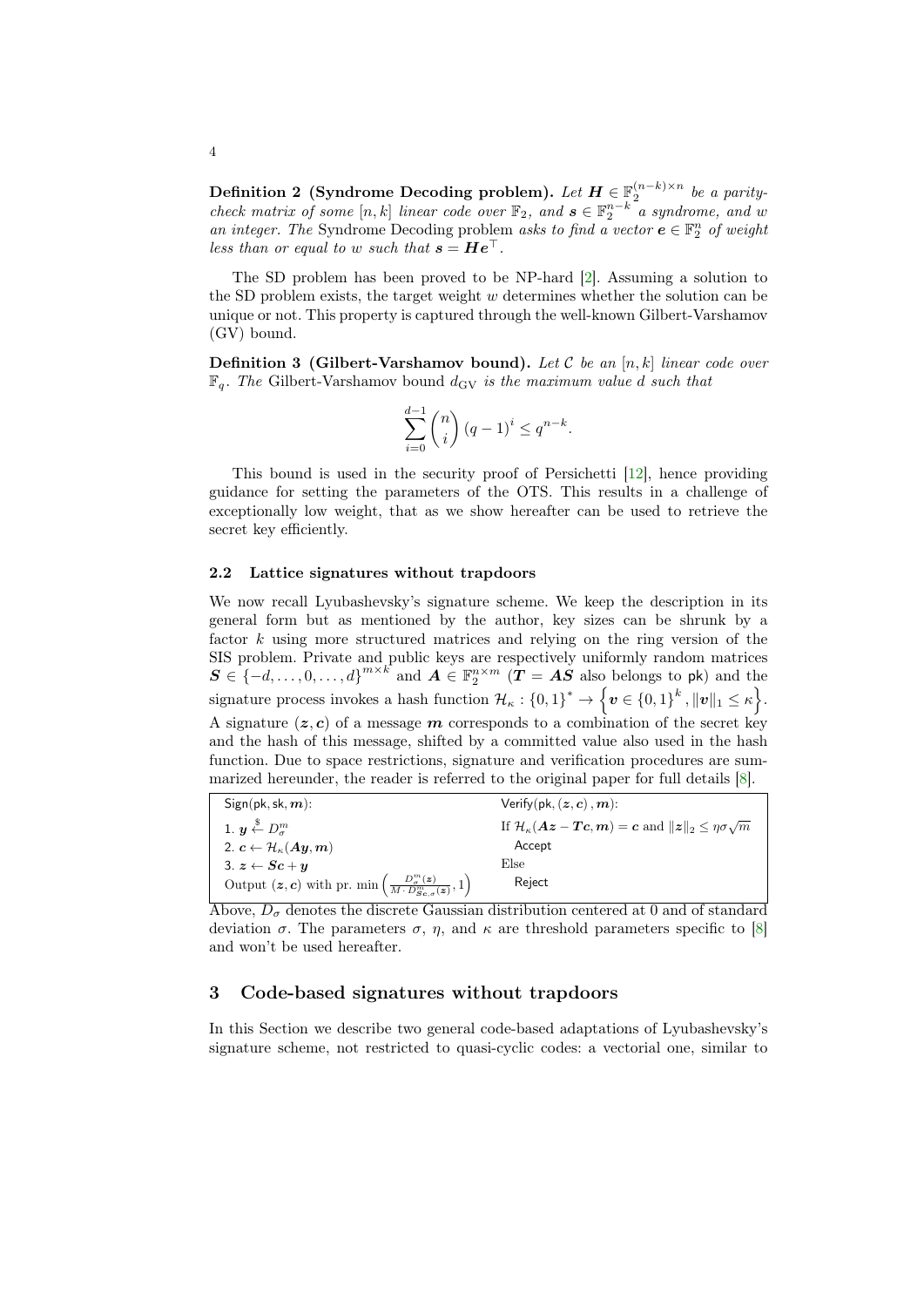<span id="page-4-1"></span>Persichetti's OTS, and a matrix version. The aim of this description is to demonstrate that the weakness of such an adaptation comes from the vectorial version, not from the additional structure added for efficiency. We discuss about the relative (un)security of the matrix adaptation at the end of this section. Both adaptations require a hash function that outputs pseudorandom words of length  $n$  and small weight  $\delta$ . Formally, we denote such a function  $\mathcal{H}_n: \{0,1\}^* \to \mathcal{S}_{\delta}^n(\mathbb{F}_2)$ .

A vectorial adaption. This version is a generalization of Persichetti's OTS to not just quasi-cyclic codes. In this vectorial version, the secret key is a vector  $x$  of small weight  $w_1$ , and the public key is a random parity-check matrix  $H$  together with the syndrome of the secret key:  $s_x = Hx^{\top}$ . (In Persichetti's proposal, H admits a quasi-cyclic systematic representation:  $H = (1 \; h)$ , allowing to reduce the pk size.)

| $Sign(pk, sk, m)$ :                                                                                       | Verify $(\mathsf{pk}, (\mathsf{z}, \mathsf{c}), \mathsf{m})$ :                     |
|-----------------------------------------------------------------------------------------------------------|------------------------------------------------------------------------------------|
| 1. $y \overset{\$}{\leftarrow} \mathcal{S}_{w_2}^n(\mathbb{F}_2)$                                         | If $\mathcal{H}_n(Hz^{\top} - s_x c, m) = c$ and $wt(z) \leq w = \delta w_1 + w_2$ |
| 2. $\boldsymbol{c} \leftarrow \mathcal{H}_n\left(\boldsymbol{H}\boldsymbol{y}^\top,\boldsymbol{m}\right)$ | Accept                                                                             |
| 3. $z \leftarrow cx + y$                                                                                  | Else                                                                               |
| Output $(z, c)$                                                                                           | Reject                                                                             |
| $\overline{ }$                                                                                            | $\cdot$ $\sim$<br>. .                                                              |

To sign a message  $m$ , a mask  $y$  of small weight  $w_2$  is sampled uniformly at random, then committed by its syndrome, together with the message, to get the challenge  $c = H_n (Hy^{\top}, m)$ . The response to this challenge is the polynomial product of the secret key and the challenge, hidden by the committed mask:  $z =$  $cx + y$ . The signature consists of the challenge and the response:  $\sigma = (z, c)$ .

Matrix version. We now describe a generalization of Persichetti's OTS to matrices. Our generalization is actually closer to Lyubashevsky's original work [\[8\]](#page-9-3) for general lattices, not just ideals. It is also more connected to the SD problem in some sense since the response computation involves a syndrome computation instead of just a polynomial multiplication. Yet while this generalization permits to avoid the full cryptanalysis directly from one signature, it still leaks some information that reveals the secret key within a few signatures. Actually, this construction is similar to a submission to NIST post-quantum standardization process<sup>[1](#page-4-0)</sup> named RaCoSS  $[10]$ . One of the main difference with this proposal lies in the distribution of the secret key rows (probabilistic vs deterministic). RaCoSS has already been attacked [\[3\]](#page-9-11), then patched  $[11]$ , then attacked again  $[15]$ .

The secret key consists of m vectors  $x_0, \ldots, x_{m-1}$  of small weights  $w_1$ , that constitute the row of the private matrix  $\mathbf{X} \in \mathbb{F}_2^{m \times n}$ . As in the previous subsection, the public key is a random parity-check matrix  $\boldsymbol{H} \in \mathbb{F}_2^{(n-k)\times n}$  (not necessarily quasi-cyclic) together with the syndromes of the secret key  $\boldsymbol{S} = \boldsymbol{H} \boldsymbol{X}^\top \in \mathbb{F}_2^{(n-k) \times m}$ .

| $Sign(pk, sk, m)$ :                                                                                                                 | Verify(pk, $(z, c)$ , m):                                                                 |
|-------------------------------------------------------------------------------------------------------------------------------------|-------------------------------------------------------------------------------------------|
| 1. $y \stackrel{\$}{\leftarrow} D_{wo}^n$                                                                                           | If $\mathcal{H}_m$ $(Hz^{\top} - Sc^{\top}, m) = c$ and $wt(z) \leq w = \delta w_1 + w_2$ |
| 2. $\boldsymbol{c} \leftarrow \mathcal{H}_m \left( \boldsymbol{H} \boldsymbol{y}^{\top}, \boldsymbol{m} \right) \in \mathbb{F}_2^m$ | Accept                                                                                    |
| 3. $z \leftarrow cX + y$                                                                                                            | Else                                                                                      |
| Output $(z, c)$                                                                                                                     | Reject                                                                                    |
| $ -$<br>___                                                                                                                         | .                                                                                         |

The main difference between the vector and matrix versions lies in the signature computation. Indeed, while the first steps are identical, the response computation

<span id="page-4-0"></span><sup>1</sup> See <https://csrc.nist.gov/projects/post-quantum-cryptography>.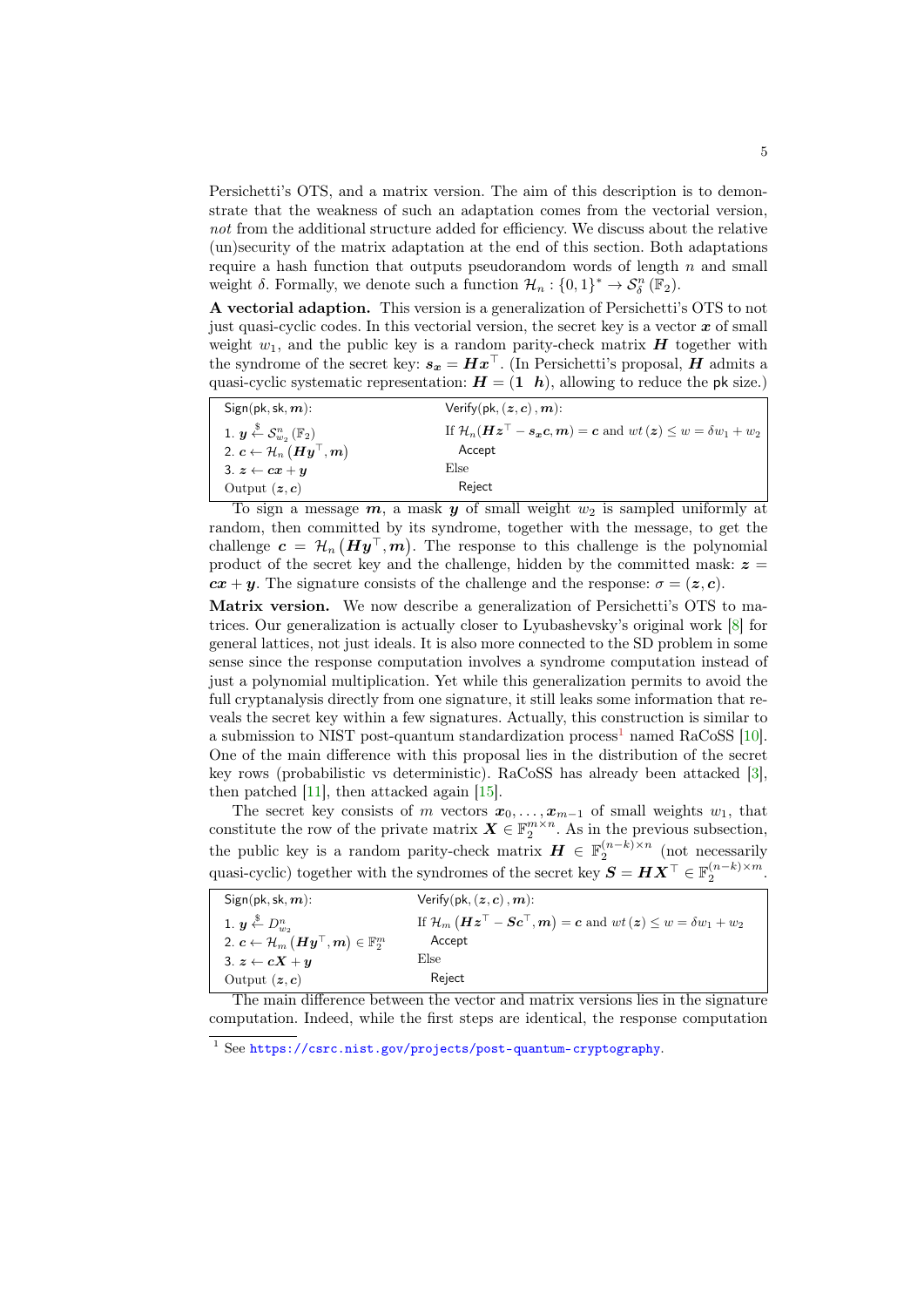<span id="page-5-1"></span>is pretty different. It resembles more a McEliece encryption of "message" c, with generator matrix  $X$  and error  $y$ . However, the message  $c$  is public here, while matrix  $X$  is not. Yet this does not prevent information leakage, and the secret key can still be recovered using a limited number of signatures as exhibited by attacks on RaCoSS [\[3,](#page-9-11) [15\]](#page-9-13).

Information leakage and rejection sampling. The most important (and costly) step in Lyubashevsky's full-time signature scheme is the final one: rejection sampling. This step is performed before publishing any signature to ensure that the candidate response  $z = Sc + y$  does not leak any information about the secret key. In other words, it enforces the signature distribution to be statistically (or at least computationally) independent from the secret key. As mentioned before, this is done to let an adversary against the existential unforgeability under chosen message attack (EUF-CMA for short) successfully produce a valid signature without knowing the secret key, in order to then exploit this forgery to solve the underlying hard problem (namely SIS for  $[8]$ ).

This has for main consequence that the candidate response is output only with some probability smaller than one. Persichetti's OTS does not use rejection sampling at all. This is probably done in the hope that the information leaked in the OTS is not sufficient to retrieve the secret key. We show in the next sections that the leak is inherent to the signature design and the difference between Hamming and Euclidean metrics, and not due to the lack of rejection sampling.

### <span id="page-5-0"></span>4 One-time signature as a decoding problem

In this section, we focus on the vector adaptation to rewrite the cryptanalytic problem as a decoding problem. Recall that in (the general version of) Persichetti's OTS, the signature is a couple  $(z, c)$  with  $z = cx + y$ ,  $wt(x) = w_1$ ,  $wt(y) = w_2$ and  $wt(c) = \delta$  so that  $wt(z) \leq w = \delta w_1 + w_2$ . The author claims [\[12,](#page-9-2) Sec. 4 p. 6]: "A big advantage of our proposal is that this issue (introducing extra algebraic structure can compromise the secrecy of the private matrix used for decoding) does not apply. In fact, since there is no decoding involved, an entirely random code can be used, and the code itself is public, so there is no private matrix to hide. In this sense, our scheme is closer, to an extent, to the work of  $[1]$ , which is centered on random quasi-cyclic codes."

We show that this statement is not accurate, and that the problem of recovering the secret key (and one time randomness) from the OTS can indeed involve decoding. Polynomial multiplication in  $\mathbb{F}_2[x]/\langle x^n-1 \rangle$  can be interchangeably seen as a matrix-vector multiplication in  $\mathbb{F}_2^{n \times n} \times \mathbb{F}_2^n$ . To do so, we use the following notation: for a vector  $\mathbf{v} = (\mathbf{v}_0, \dots, \mathbf{v}_{n-1}) \in \mathbb{F}_2^n$ , we denote by  $\mathbf{rot}(\mathbf{v})$  the cyclic matrix obtained using the cyclic right shifts of  $v$ . Formally:

$$
\text{rot} \left( v \right) = \begin{pmatrix} v_0 & v_{n-1} & \dots & v_1 \\ v_1 & v_0 & \dots & v_2 \\ \vdots & \vdots & \ddots & \vdots \\ v_{n-1} & v_{n-2} & \dots & v_0 \end{pmatrix} \in \mathbb{F}_2^{n \times n} \tag{1}
$$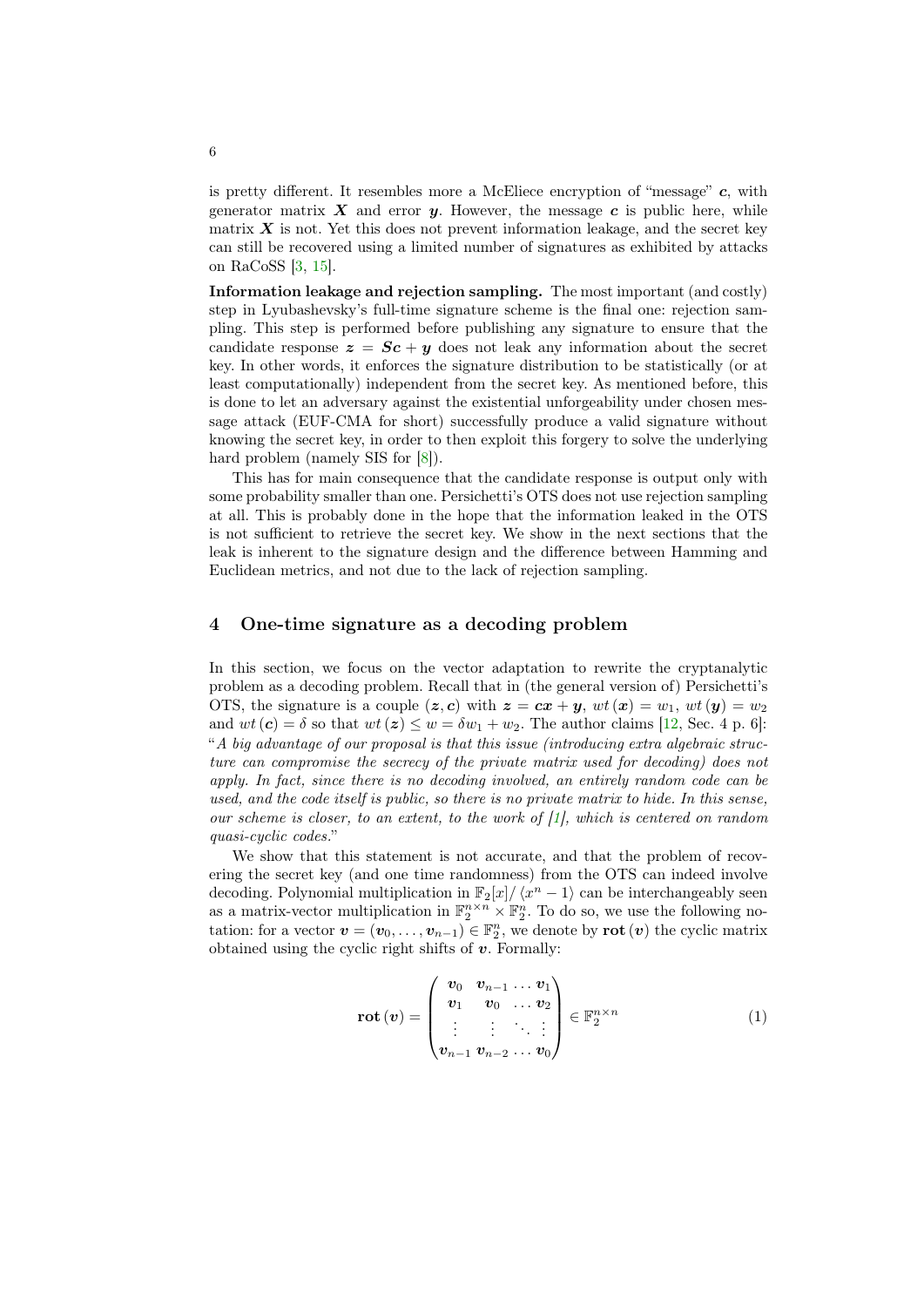<span id="page-6-2"></span>Using the notation above, any polynomial multiplication  $\mathbf{a} \times \mathbf{b}$  can now be written rot  $(a) b^{\top}$ . We can apply this rewriting to line 3. of the signature algorithm (we re-introduce transpose  $\top$  notation only for dimension correctness):

$$
z = cx + y = \operatorname{rot}(c) x^{\top} + y^{\top}.
$$
 (2)

Due to the constraint mentioned in the previous section, namely the GV bound,  $c$ has to be of particularly low weight  $\delta$ . To give an idea of the order of magnitude, if  $n$ is the length of the code being used, the challenge should have weight approximately  $\delta \in \mathcal{O}(n^{1/4})$  for the signature to be unique. This implies in particular that the matrix  $\mathbf{rot}(c)$  is sparse, and defines an LDPC or MDPC code  $\mathcal{C}$ .

From a cryptanalytic point of view, we have that the response  $z$  in the signature is equal to the syndrome of the secret key x by the sparse matrix  $\mathbf{rot}(c)$ , hidden by a random error y of small weight  $w_2$ . But the challenge c is part of the signature so that any adversary  $A$  against the EUF-CMA of the scheme has access to  $c$  (and hence  $\text{rot}(\mathbf{c})$ . Therefore, to recover the secret key  $\mathbf{x}$  (and one time randomness  $\mathbf{y}$ ),  $A$  is left with a noisy version of the syndrome decoding problem, involving a public MDPC code, which contradicts Persichetti's claim as stated. We now present an efficient algorithm to solve this decoding problem.

# <span id="page-6-0"></span>5 Extended Bit Flipping algorithm

In this Section, we briefly describe a simple xBF algorithm version. The bit flipping algorithm was originally introduced by Gallager [\[5\]](#page-9-6) to decode LDPC codes. It later proved to be much more versatile, allowing to efficiently decode MDPC codes [\[9\]](#page-9-7), even with noisy syndromes [\[4\]](#page-9-14). It is actually a natural approach for decoding: using the fact that every codeword has a null syndrome, the algorithm aims at reducing the number of unsatisfied parity-check equations at each iteration. By maximum likelihood, a bit  $x_i$  of  $x$  is flipped if it allows to reduce more than a certain number (threshold)  $\tau$  of unsatisfied parity check equations  $s_j = H_j x$ . The algorithm stops when the updated syndrome is null, or has weight less than some bound for the noisy version (the algorithm can also fail and stop after a predefined maximum number N of iterations). The complete  $\times$ BF algorithm is described in Algo. [1.](#page-7-0)

We are now equipped with all the tools to perform the full cryptanalysis of the (generalization of the) efficient OTS of Persichetti.

# <span id="page-6-1"></span>6 Full cryptanalysis of Persichetti's one time signature scheme

In this section, we put the previous pieces together and report a full cryptanalysis of Persichetti's OTS. We show that it is possible to recover the secret key (and hence the one time randomness used for signing too) from a single signature in less than a second, for all the proposed parameters. The cryptanalysis is summarized in Algo. [2.](#page-8-1) Persichetti uses a special ring instantiation to try to add more confusion to the signature. Let  $n = 2p$ . In Persichetti's scheme, the secret key consists of  $\boldsymbol{x} = (\boldsymbol{x}_0, \boldsymbol{x}_1) \in \mathbb{F}_2^p \times \mathbb{F}_2^p$  of global weight  $w_1$ , meaning that  $wt(\boldsymbol{x}_0) + wt(\boldsymbol{x}_1) = w_1$ .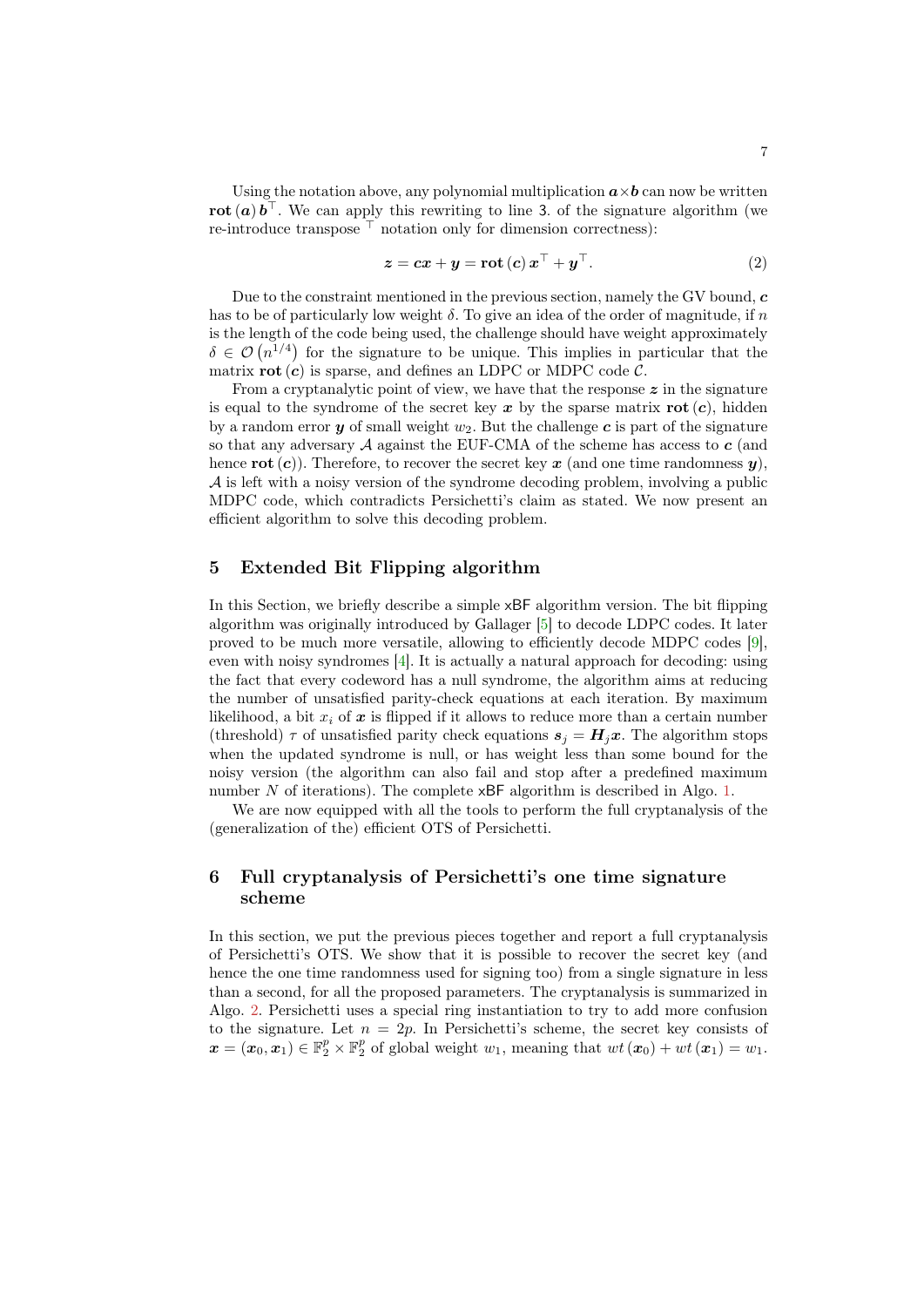<span id="page-7-1"></span><span id="page-7-0"></span>Algorithm 1 extended-Bit-Flipping  $(H, s, n, k, w, w_e, \tau, N)$ 

 $\begin{array}{l} \textbf{Input:} \ \text{Parity-check matrix} \ \pmb{H} \in \mathbb{F}_2^{(n-k) \times n}, \ \text{noisy syndrome} \ \pmb{s} \in \mathbb{F}_2^{n-k} \ \textbf{Output:} \ \ (\pmb{x}, \pmb{e}) \in \mathbb{F}_2^n \times \mathbb{F}_2^{n-k} \ \text{such that} \ \pmb{s} = \pmb{H} \pmb{x}^\top + \pmb{e}, \ wt\ (\pmb{x}) \leq w, \ \text{and} \ wt\ (\pmb{e}) \leq w_{\pmb{e}} \end{array}$ 1:  $t \leftarrow s, x \leftarrow 0 \in \mathbb{F}_2^n, e \leftarrow 0 \in \mathbb{F}_2^{n-k}, \text{round} \leftarrow 0.$ 2: repeat 3:  $y \leftarrow 0 \in \mathbb{F}_2^n$ 4: for  $i \in \{0, ..., n-1\}$  do 5:  $count \leftarrow 0$ 6: **for**  $j \in \{0, ..., n - k - 1\}$  do 7: if  $t_j = 1$  and  $H_{j,i} = 1$  then 8:  $count \leftarrow count + 1$ 9: if  $count > \tau$  then  $u_i \leftarrow 1$ 10:  $x \leftarrow x \oplus y$ 11:  $t \leftarrow t \oplus Hy$ 12:  $round \leftarrow round + 1$ 13: until  $wt(t) \leq w_e$  or  $round > N$ 14: if  $round \leq N$  then return  $(\boldsymbol{x}, \boldsymbol{s} - \boldsymbol{H}\boldsymbol{x}^{\top})$ 15: else return ⊥

A signature is a couple  $(z, c) \in \mathbb{F}_2^n \times \mathbb{F}_2^p$  with  $z = (z_0, z_1)$  and  $z_i = x_i c + y_i$ , such that  $wt(z) = wt(z_0) + wt(z_1) \leq w = \delta w_1 + w_2$ , and  $wt(c) \leq \delta \approx n^{1/4}$ . The one-time randomness  $\bm{y} = (\bm{y}_0, \bm{y}_1) \in \mathbb{F}_2^p \times \mathbb{F}_2^p$  has global weight  $w_2$ . The goal of the cryptanalysis is to retrieve  $x_0$  and  $x_1$  from z and c.

The first step of the cryptanalysis is to decompose the target into two halves:  $z_0 = x_0 c + y_0$  and  $z_1 = x_1 c + y_1$ . Each equation of this system can then be viewed independently as a noisy syndrome decoding problem, with public MDPC matrix rot  $(c)$  as explained in Sec[.4.](#page-5-0) Using the  $xBF$  algorithm described in Sec. [5,](#page-6-0) one can solve each line of the system ( $\tau$  and N will be specified later in this Section):

$$
(\boldsymbol{x}_i, \boldsymbol{y}_i) \leftarrow \text{extended-Bit-Flipping} \left(\textbf{rot}\left(\boldsymbol{c}\right), \boldsymbol{z}_i, n, p, w_1/2, w_2/2, \tau, N\right). \tag{3}
$$

A tiny technical caveat needs to be handled for breaking the scheme in practice: the repartition of the noise. Indeed, while the global weight of x (resp. y) is  $w_1$ (resp.  $w_2$ ), it is unlikely to always have  $wt(x_0) = wt(x_1) = w_1/2$  and  $wt(y_0) =$  $wt(\mathbf{y}_1) = w_2/2$ . We therefore introduce a relaxation parameter: the integer relax  $\in$  $\{0, \ldots, \min(w_1, w_2)\}\$ , and will allow the weight of the candidate solution  $\tilde{x}_i$  and  $\tilde{y}_i$  to be respectively within  $w_1/2 \pm$  relax and  $w_2/2 \pm$  relax. Experimentally, setting relax =  $w_2/4 = \max\{w_1, w_2\}/4$  provides satisfactory results for the cryptanalysis.

Finally, a basic implementation of the cryptanalysis is available at [https://](https://github.com/deneuville/PersichettiOTScryptanalysis) [github.com/deneuville/PersichettiOTScryptanalysis](https://github.com/deneuville/PersichettiOTScryptanalysis). The code was compiled using GCC 5.4.0 using flags -std=c++11 -fpermissive -O3, and run on a single Intel<sup>®</sup> Core<sup>TM</sup> i7-6920HQ CPU @ 2.90GHz with TurboBoost disabled. The timings reported in Tab. [1](#page-8-2) are expressed in milliseconds. The verification timings come from the original paper [\[12\]](#page-9-2). While they were obtained on a seemingly less powerful device, they compare favorably to our highly unoptimized proof of concept implementation of Persichetti's OTS. Therefore we conservatively chose to refer to these timings.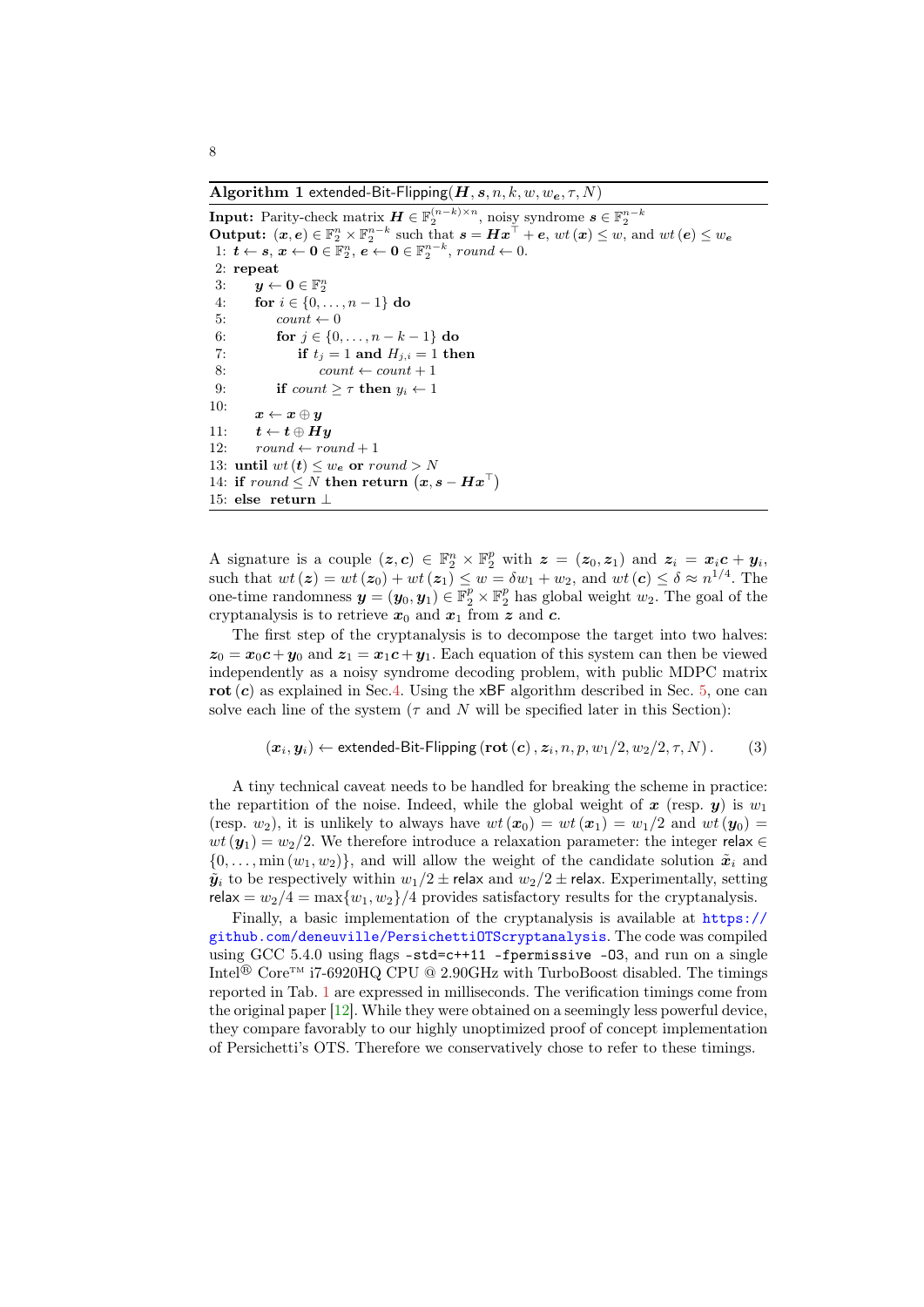<span id="page-8-3"></span><span id="page-8-1"></span>Algorithm 2 BreakOTS(params,  $z, c, \tau, N$ , relax)

**Input:** Public parameters  $n = 2p, w_1, w_2, \delta$ , valid signature  $(z, c)$  on message m Output:  $(x, y) \in S_{w_1}^n(\mathbb{F}_2) \times S_{w_2}^n(\mathbb{F}_2)$  such that  $x = \textsf{sk}$  and  $z = cx + y$ 1:  $(s_0, s_1) \leftarrow (z_0, z_1), (x_0, x_1) \leftarrow (0, 0), (y_0, y_1) \leftarrow (0, 0)$ 2:  $(\mathbf{x}_0, \mathbf{y}_0) \leftarrow$  extended-Bit-Flipping  $(c, z_0, n, p, w_1/2, w_2/2 + \text{relax}, \tau, N)$ 3:  $(\boldsymbol{x}_1, \boldsymbol{y}_1) \leftarrow$  extended-Bit-Flipping  $(\boldsymbol{c}, \boldsymbol{z}_1, n, p, w_1 - wt(\boldsymbol{x}_0), w_2 - wt(\boldsymbol{y}_0), \tau, N)$ 4: return  $({\sf sk} = (x_0, x_1), y)$ 

|          | Persichetti's OTS parameters |            |            | xBF parameters |   | Verification | Cryptanalysis         |                      |
|----------|------------------------------|------------|------------|----------------|---|--------------|-----------------------|----------------------|
| security | $\boldsymbol{n}$             | $w_1$      | $w_2$      | $\delta$       |   | N            | $t_{\rm verify}$ (ms) | $t_{\rm break}$ (ms) |
| 80       | 4801<br>3072                 | 90<br>85   | 100<br>85  | 10             | 5 | 5<br>5       | 22.569<br>14.271      | 165.459<br>68.858    |
| 128      | 9857<br>6272                 | 150<br>125 | 200<br>125 | 12<br>10       | 9 | 10<br>10     | 99.492<br>42.957      | 453.680<br>288.442   |

<span id="page-8-2"></span>Table 1. Parameters for Persichetti's OTS (from [\[12\]](#page-9-2)) and for the xBF algorithm. All timings are in milliseconds. The timings for the cryptanalysis roughly correspond to two xBF runs (one for each part of the secret key). The verification timings were taken directly from [\[12\]](#page-9-2). The last xBF parameter relax (not shown in this table) is always set to  $w_2/4$ .

Notice that Algo. [2](#page-8-1) is presented using quasi-cyclic codes: the parity-check matrix given to the  $xBF$  algorithm consists of the cyclic shift of vector  $c$ . The cryptanalysis timings reported in Tab. [1](#page-8-2) correspond to a generic version of the xBF algorithm. Due to the very peculiar structure of the parity-check matrix (cyclic and sparse), it is actually possible to optimize much more the xBF algorithm. Persichetti's verification requires one syndrome computation:  $s_z = z_0 + h z_1$ , equivalent to one full-sparse polynomial multiplication and one addition, a sparse-full polynomial multiplication:  $cs_x$ , and another polynomial addition:  $cs_x + s_z$ . An xBF essentially corresponds to a syndrome computation, plus some polynomial additions on positions flipped during execution. Therefore, an optimized xBF algorithm taking advantage from this cyclic and sparse structure would require one syndrome computation:  $c\tilde{x}_b$   $(b \in \{0,1\}),$  $\tilde{x}_b$  being the guessed secret, equivalent to one sparse-sparse polynomial multiplication,  $w_1$  polynomial additions (equivalent to another sparse-sparse polynomial multiplication), and some other overhead polynomial additions and memory access for threshold verification and syndrome updates. Two xBF runs are required for the full cryptanalysis, involving twice as many polynomial multiplications (the most expansive operation) as for the signature verification. This reasonably lets us believe that a fully optimized cryptanalysis implementation should completely break Persichetti's OTS scheme in no longer than twice the verification time.

#### <span id="page-8-0"></span>7 Conclusion

In this paper, we have presented an attack on efficient OTS without trapdoors, based on codes (not necessarily quasi-cyclic). This attack targets the vectorial adaptation